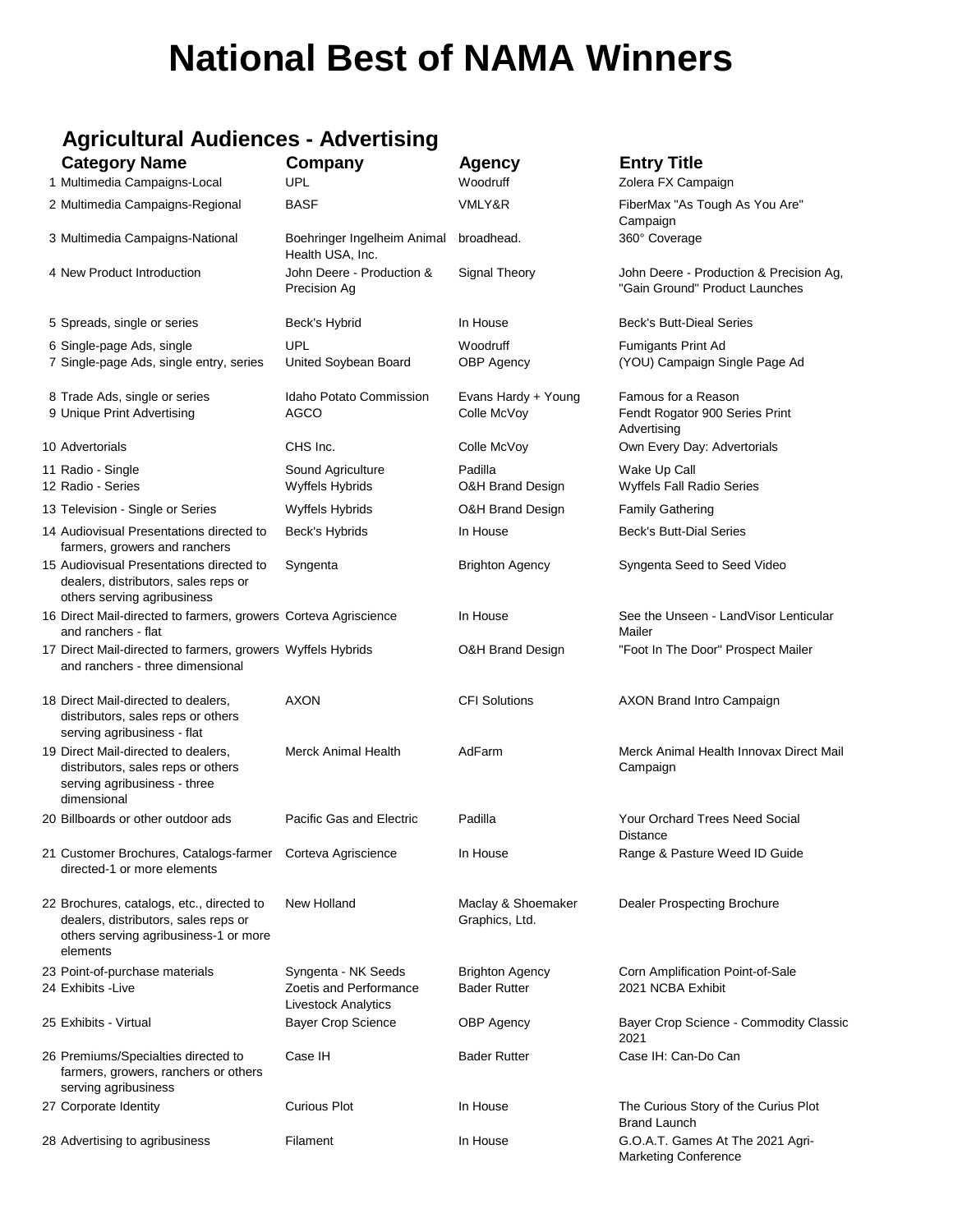# **Agricultural Audiences - Public Relations**

| 29 Overall PR Program - directed to<br>farmers, growers, ranchers or others<br>serving agribusiness                                                    | <b>AGCO</b>                                             | Colle McVoy                                                               | Fendt PR Program and Luke Bryan<br>Partnership                                                                 |
|--------------------------------------------------------------------------------------------------------------------------------------------------------|---------------------------------------------------------|---------------------------------------------------------------------------|----------------------------------------------------------------------------------------------------------------|
| 30 Media Relations                                                                                                                                     | BASF                                                    | VMLY&R                                                                    | A Game Changing PR product launch for<br>Teraxxa                                                               |
| 31 Public Affairs/Issues Management<br>program                                                                                                         | Cargill                                                 | Padilla                                                                   | Communicating the Complexities of<br>Methane Mitigation in Ruminant Livestock                                  |
| 32 Brand Citizenship<br>33 News, Feature Article or persuasive<br>writing - Trade Media                                                                | CHS Inc.<br>Canadian Roundtable for<br>Sustainable Beef | Colle McVoy<br><b>Kahntact Marketing</b>                                  | <b>Sharing Hometown Pride</b><br><b>Cooking By Degrees</b>                                                     |
| <b>Category Name</b>                                                                                                                                   | Company                                                 | <b>Agency</b>                                                             | <b>Entry Title</b>                                                                                             |
| 34 News Release-Ag Media                                                                                                                               | Pioneer                                                 | <b>Bader Rutter</b>                                                       | 43% of Growers Have Medium to High<br>Corn Nematode Pressure in Their Fields<br>Poll Shows                     |
| 35 Events - Customer                                                                                                                                   | RFD-TV                                                  | 8 Point Promotions LLC<br><b>DBA Certified Agriculture</b><br>Dealerships | AgRally: A New National / Local Farm<br>Show Event                                                             |
| 36 Events - Media                                                                                                                                      | John Deere                                              | Mod Op                                                                    | John Deere March Media Event                                                                                   |
| 37 Events - Internal                                                                                                                                   | Pivot Bio                                               | <b>AKC Marketing</b>                                                      | Pivot Bio Virtual 2022 Sales Launch<br><b>Virtual Event</b><br>https://www.youtube.com/watch?v=rDVIm<br>pud-Ug |
| 38 Events - Virtual                                                                                                                                    | Pivot Bio                                               | <b>AKC Marketing</b>                                                      | Pivot Bio Virtual 2022 Sales Launch<br><b>Virtual Event</b><br>https://www.youtube.com/watch?v=rDVIm<br>pud-Ug |
| 39 Company and Association newsletters - Purina Animal Nutrition<br>External - farmers, ranchers, or dealer<br>and distributors                        |                                                         | Filament                                                                  | CheckPoint <sup>®</sup> Newsletter                                                                             |
| 40 Company and Association magazines - GreenStone Farm Credit<br>External - directed to farm customers,<br>prospects or others serving<br>agribusiness | Services                                                | In House                                                                  | 2021 Partners Magazine                                                                                         |
| 41 Company Publications - Internal                                                                                                                     | Corteva Agriscience -<br><b>Brevant® Seeds</b>          | In House                                                                  | THE BEAT Magazine                                                                                              |
| 42 Company Publications - Annual<br>Reports                                                                                                            | National Chicken Councl                                 | Ketchum                                                                   | 2020 U.S. Broiler Chicken Industry<br><b>Sustainability Report</b>                                             |
| 43 Audio/Video Broadcast News                                                                                                                          | Pivot Bio                                               | <b>AKC Marketing</b>                                                      | Pivot Bio Sales Kickoff 2022                                                                                   |
| 44 Audio/Video Feature or Testimonial                                                                                                                  | Zoetis                                                  | <b>Bader Rutter</b>                                                       | Zoetis Born of the Bond customer stories                                                                       |
| <b>Agricultural Audiences - Digital</b>                                                                                                                |                                                         |                                                                           |                                                                                                                |
| 45 Advertising on the Web - directed to<br>farmers, ranchers or growers, and all<br>others serving agriculture                                         | Corteva Agriscience                                     | <b>Bader Rutter</b>                                                       | Instinct NXTGEN® nitrogen stabilizer:<br>Video ads                                                             |
| 46 Internet Website - directed to farmers,<br>ranchers or growers, and all others<br>serving agribusiness                                              | Zoetis                                                  | <b>Bader Rutter</b>                                                       | Zoetis Born of the Bond website                                                                                |
| 47 Blogs                                                                                                                                               | Granular                                                | broadhead.                                                                | The Granular Blog Arms Farmers With<br>Insightful Ways To Use Data                                             |
| 48 Social Community Building and<br>Engagement - Social Campaign                                                                                       | AGCO                                                    | <b>Exponent PR</b>                                                        | Fendt Rise Before Sunrise Social                                                                               |
| 49 Social tactic - a specific activity                                                                                                                 | Purina Animal Nutrition                                 | Filament                                                                  | <b>Influencers</b>                                                                                             |
| 50 Smartphone Apps<br>51 Other non-Smartphone Digital Media                                                                                            | <b>RCIS</b><br><b>SIMPAS</b>                            | Paulsen<br>Archer Malmo                                                   | <b>RCIS Brand Traction Platform</b><br>SIMPAS - Applied Solutions Ipad Web                                     |
| 52 Digital Marketing Tools                                                                                                                             | <b>FMC</b>                                              | <b>Curious Plot</b>                                                       | Apps<br>Xyway Brand Fungicides Virtual Plot<br>Tours                                                           |